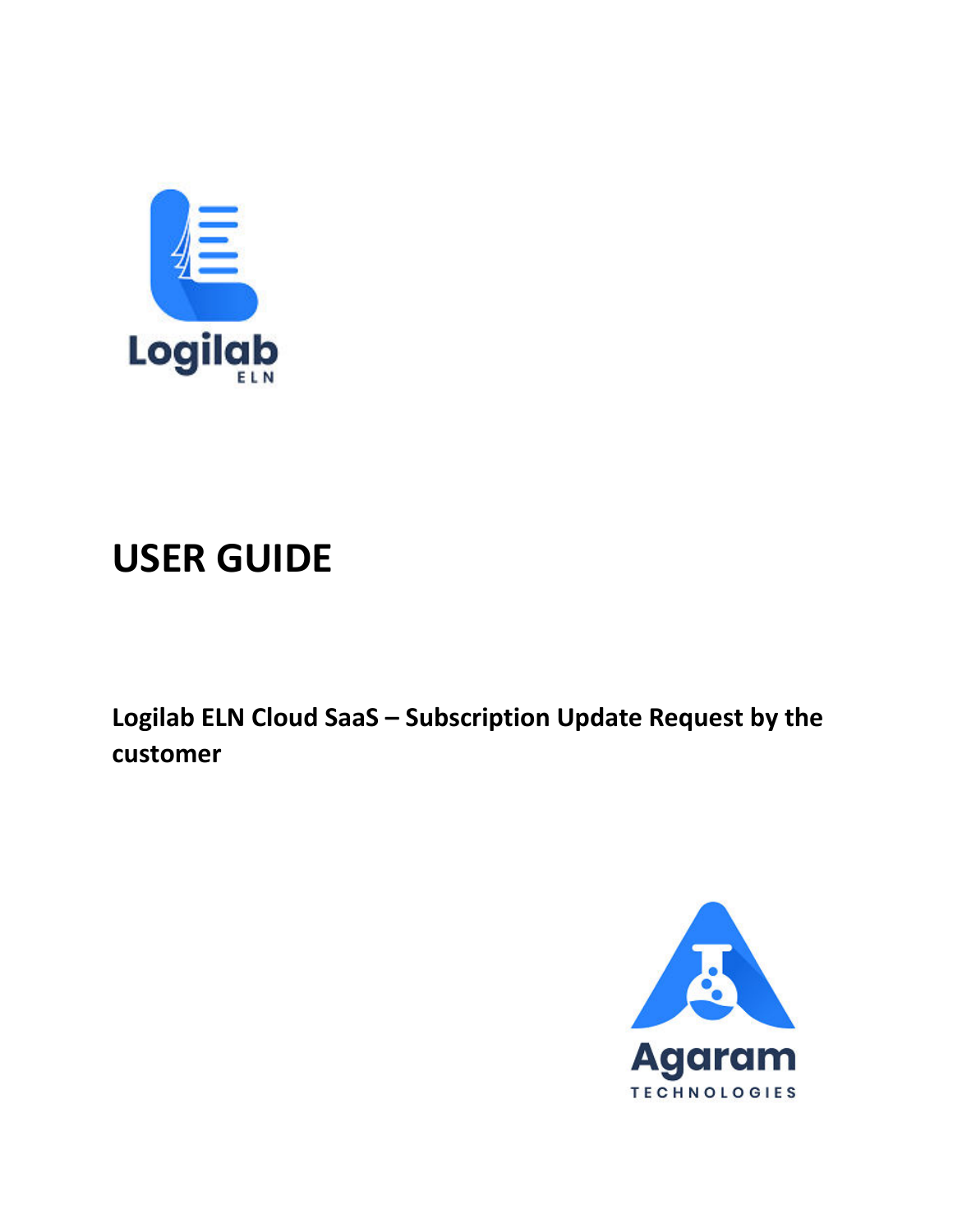#### **CONTENTS**

| 2.1 |  |
|-----|--|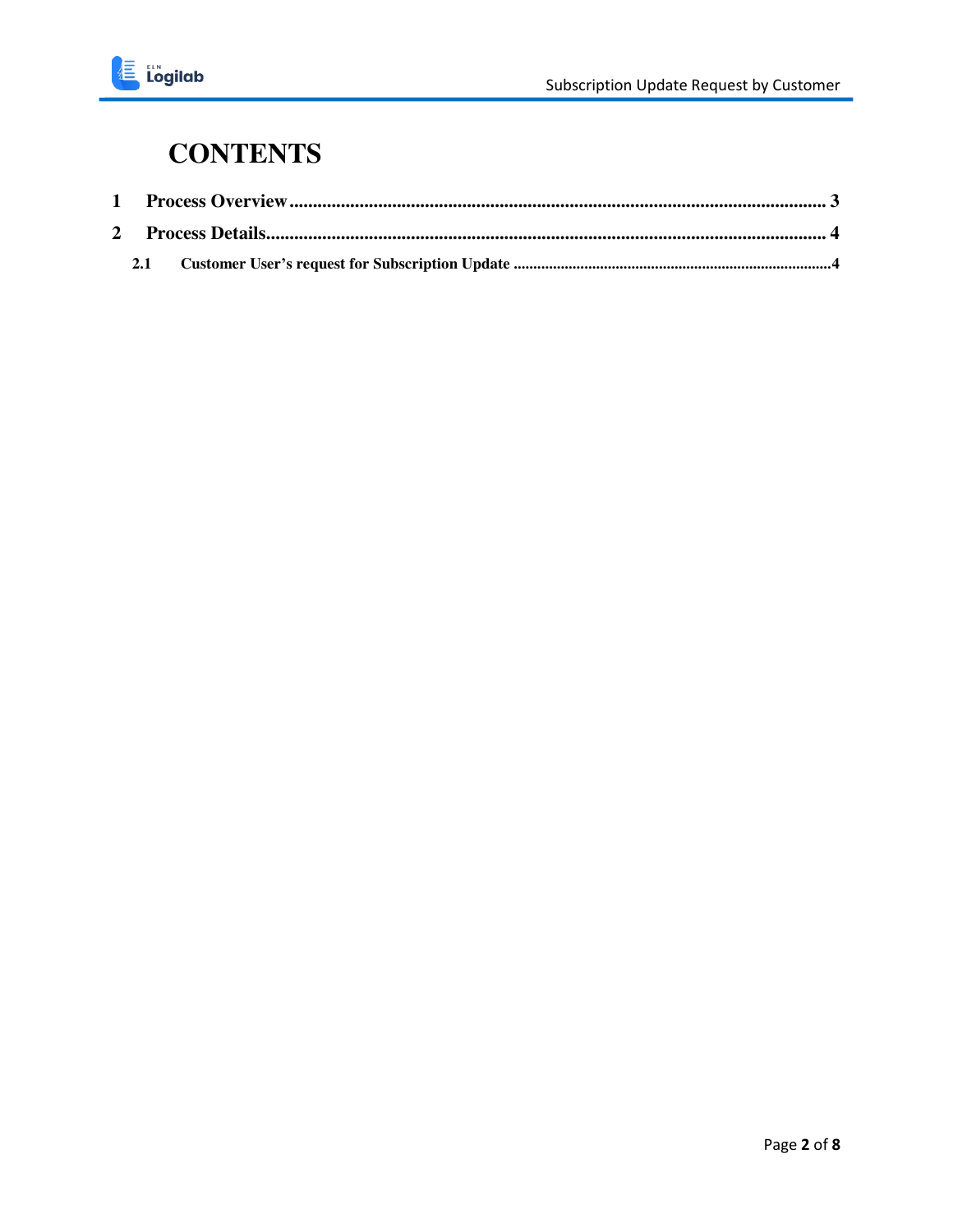

### <span id="page-2-0"></span>**1 Process Overview**

The Customer after purchasing the subscription plans and starts using the same, can request for update of the same. This may be case of change in number of users, frequency of billing (Monthly or Annual) or type of plans (Standard, Premium, etc.) from the existing one.

In order to request for the update, the customer can use the functionality provided in Agaram's website to create a service request which will reach the SaaS Cloud Support Admin, who can then process the same. This will result in the generation of automated email notification from Subscription management system to the customer's registered email id.

The step-by-step process involved is described as follows;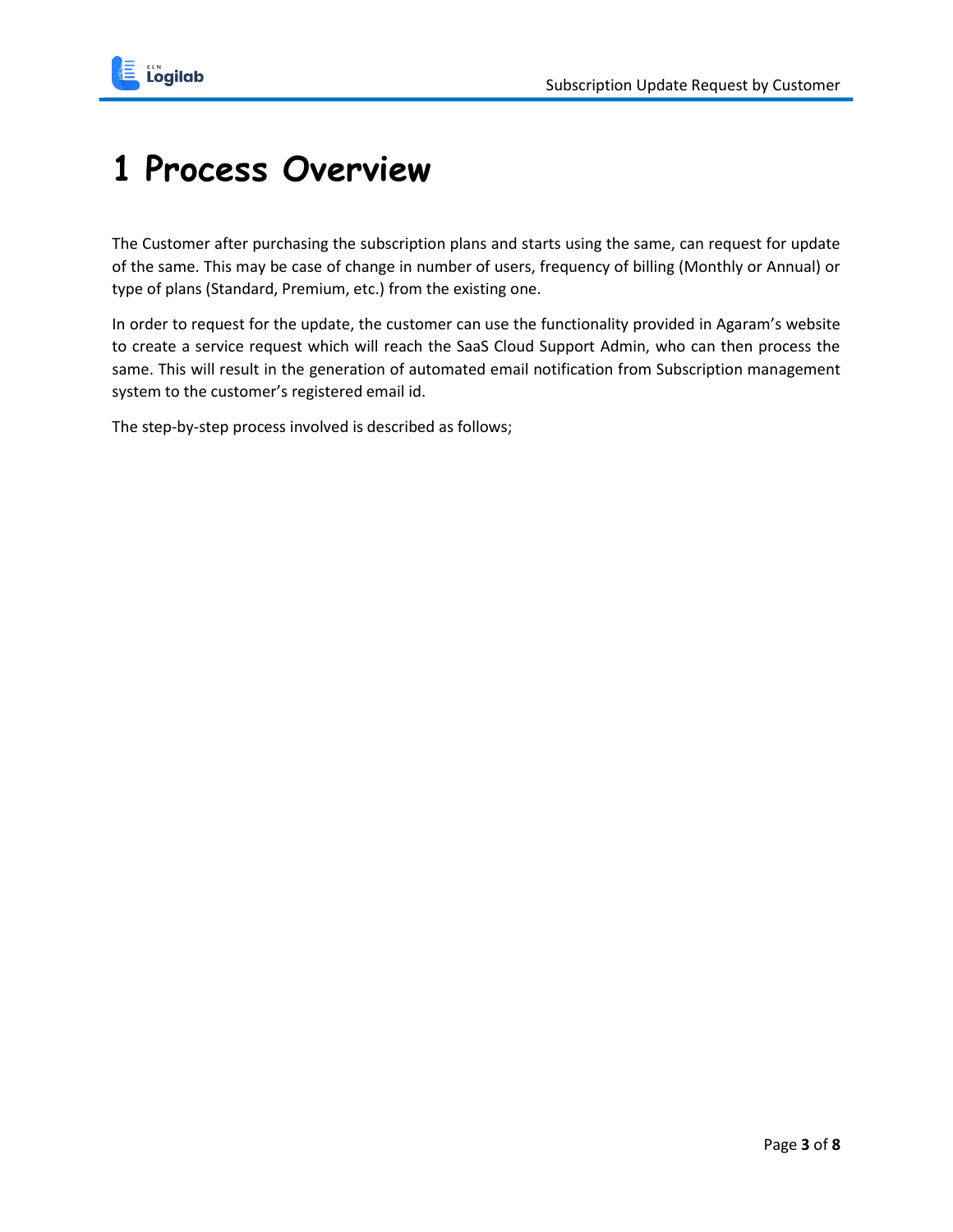

## <span id="page-3-0"></span>**2 Process Details**

#### <span id="page-3-1"></span>**2.1 Customer User's request for Subscription Update**

In any web-browser, use the URL [www.agaramtech.com.](http://www.agaramtech.com/)

Click on 'ELN Pricing' button.



The pricing page will be displayed. Click on 'Update' button.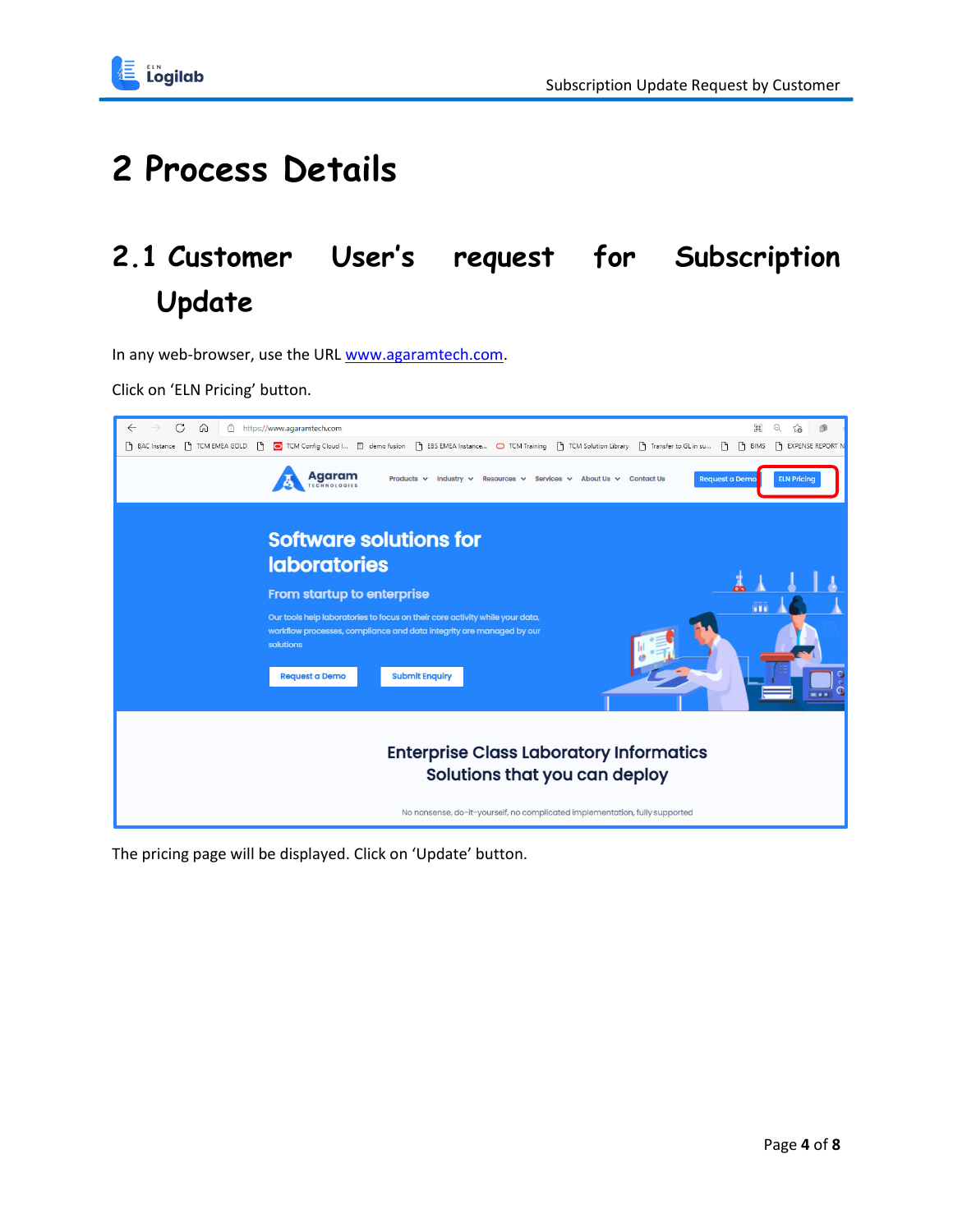

| â                                    | https://www.agaramtech.com/logilab-eln-pricing/                                                                                         |                                          |                                             |                                  |                                                    | Q<br>像<br>55            |  |
|--------------------------------------|-----------------------------------------------------------------------------------------------------------------------------------------|------------------------------------------|---------------------------------------------|----------------------------------|----------------------------------------------------|-------------------------|--|
| EA GOLD<br>ſ٩                        | O TCM Config Cloud I   demo fusion   B EBS EMEA Instance   O TCM Training   B TCM Solution Library   B Transfer to GL in su   B   B IMS |                                          |                                             |                                  |                                                    | <b>P</b> EXPENSE REPORT |  |
|                                      | Agaram<br><b>TECHNOLOGIES</b>                                                                                                           | Products $\vee$ Industry $\vee$          | Resources v                                 | Services v About Us v Contact Us | <b>Request a Demo</b>                              | <b>ELN Pricing</b>      |  |
|                                      | Logilab<br>Ε<br>Overview                                                                                                                | <b>Certifications</b><br><b>Features</b> | Pricing<br>FAQ                              |                                  |                                                    |                         |  |
| <b>Logilab ELN Plans and Pricing</b> |                                                                                                                                         |                                          |                                             |                                  |                                                    |                         |  |
|                                      | For New Users<br><b>Register</b>                                                                                                        |                                          | <b>Subscription Update</b><br><b>Update</b> |                                  | Calculate price for your plan<br><b>Calculator</b> |                         |  |
|                                      |                                                                                                                                         | Free                                     | <b>Standard</b>                             | Premium                          | Enterprise                                         |                         |  |
|                                      | <b>Standard Unit Price</b>                                                                                                              | \$0<br>Always free for upto 3<br>users   | \$30<br>Per User<br>Per Month               | \$50<br>Per user<br>Per Month    | <b>Contact Us</b>                                  |                         |  |
| <b>Features</b>                      |                                                                                                                                         |                                          |                                             |                                  |                                                    |                         |  |

'Subscription Update' page will be displayed, in which the requested details can be entered.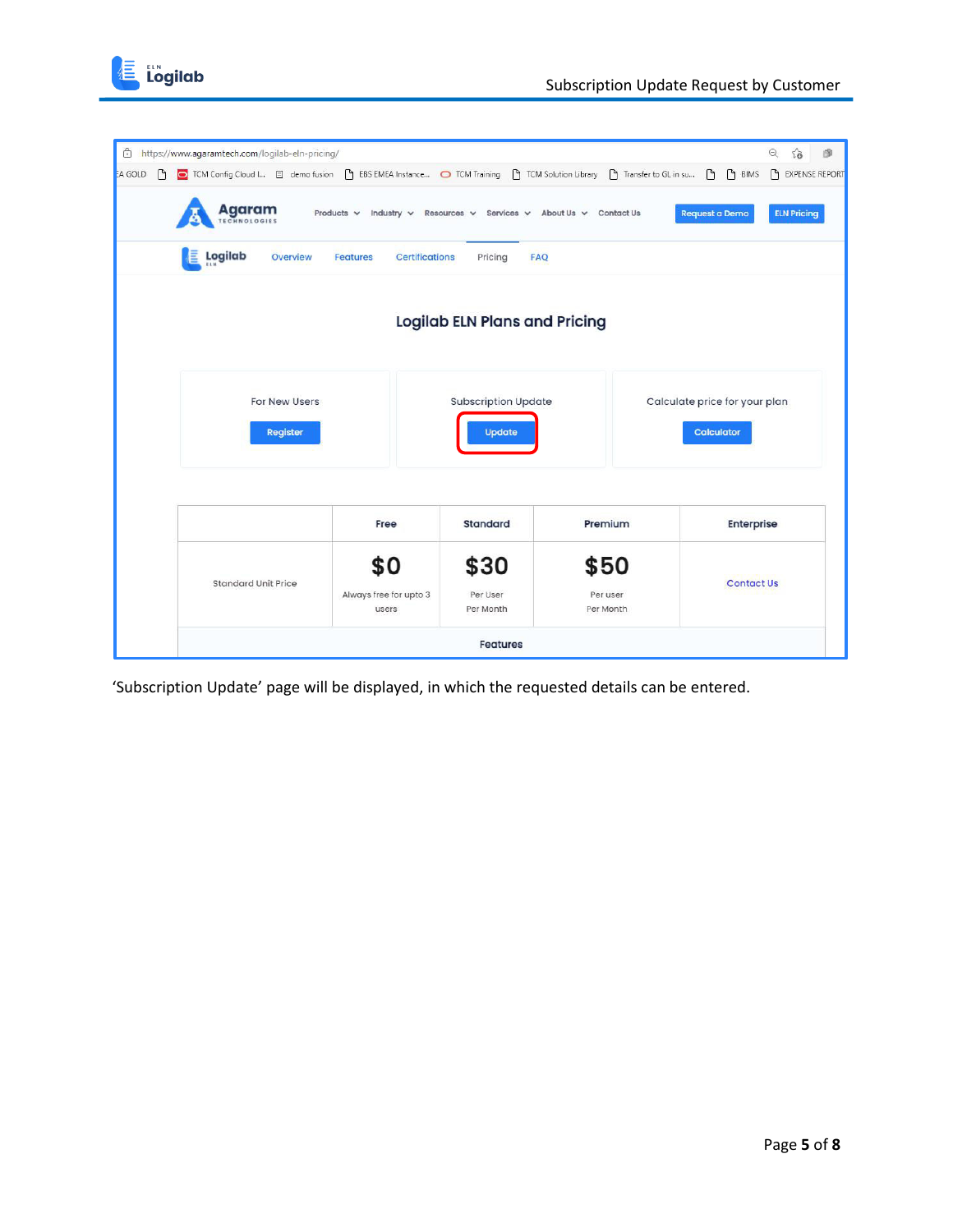

| $\mathcal{C}$<br>https://www.agaramtech.com/subscription-update/<br>$\Omega$                                                                               | $\Theta$<br>$\vec{c}$                                                                                                                                                                                                               |
|------------------------------------------------------------------------------------------------------------------------------------------------------------|-------------------------------------------------------------------------------------------------------------------------------------------------------------------------------------------------------------------------------------|
| B BAC Instance B TCM EMEA GOLD B CM Config Cloud I El demo fusion B EBS EMEA Instance O TCM Taining. B TCM Solution Library B Transfer to GL in su B B IMS | EXPENSE R                                                                                                                                                                                                                           |
| <b>Agaram</b><br>$\cdots$<br>$\circ$ =<br><b>Contact Us Terms and Conditions Privacy Policy</b>                                                            | <b>Logilab</b><br><b>Subscription Update</b><br>Registered Email id:*<br>Product Name*<br>Logilab ELN Cloud Saas<br>Change Plan*<br>Billed Every*<br>Month<br>$\check{~}$<br>Free<br>$\checkmark$<br>Enter the updated no of users* |
|                                                                                                                                                            | <b>Comments</b>                                                                                                                                                                                                                     |
|                                                                                                                                                            | Attach any additional Files/Documents if needed<br>Choose File No file chosen                                                                                                                                                       |
|                                                                                                                                                            | <b>SUBMIT</b>                                                                                                                                                                                                                       |

Please enter all the mandatory fields.

If there is no change in plan and only other field (s) namely 'Billed Every' and/or number of users need to be changed, please enter them correctly. Enter comments and attach any file if required. Then click on 'SUBMIT' button.

| <b>Agaram</b>                                         | <b>Logilab</b>                                                                |  |  |
|-------------------------------------------------------|-------------------------------------------------------------------------------|--|--|
| $\cdots$<br>$\circ$ =                                 | <b>Subscription Update</b>                                                    |  |  |
|                                                       | Registered Email id:*                                                         |  |  |
|                                                       | vijiraghavlf@yahoo.com                                                        |  |  |
|                                                       | Product Name*                                                                 |  |  |
|                                                       | <b>Logilab ELN Cloud Saas</b>                                                 |  |  |
|                                                       | Change Plan*<br>Billed Every*                                                 |  |  |
|                                                       | <b>Keep Existing Plan</b><br>$\check{~}$<br>$\checkmark$<br>Month             |  |  |
|                                                       | Enter the updated no of users*                                                |  |  |
| <b>Contact Us Terms and Conditions Privacy Policy</b> | 10                                                                            |  |  |
|                                                       | Comments                                                                      |  |  |
|                                                       | Please provide the refund for the reduced number of users                     |  |  |
|                                                       |                                                                               |  |  |
|                                                       |                                                                               |  |  |
|                                                       |                                                                               |  |  |
|                                                       | Attach any additional Files/Documents if needed<br>Choose File No file chosen |  |  |
|                                                       |                                                                               |  |  |
|                                                       | <b>SUBMIT</b>                                                                 |  |  |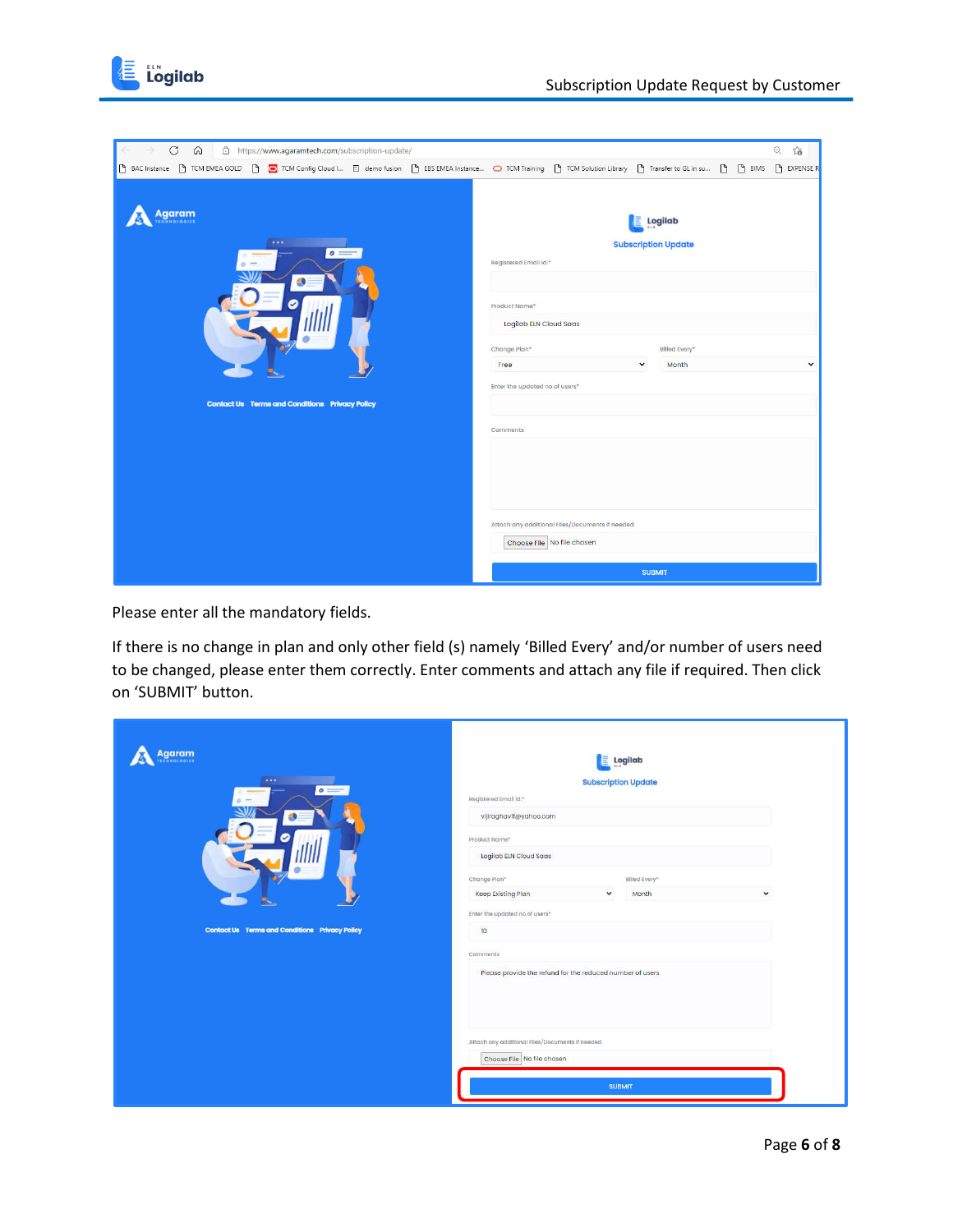

'Thank you' page will be displayed. An email will be generated. It will be sent to Cloud SaaS Administrator who will verify the details and carryout the requested update action.



In case you need to create one more request, click on 'Go Back' button to navigate to 'Subscription Update' page. Otherwise, you can close the browser.